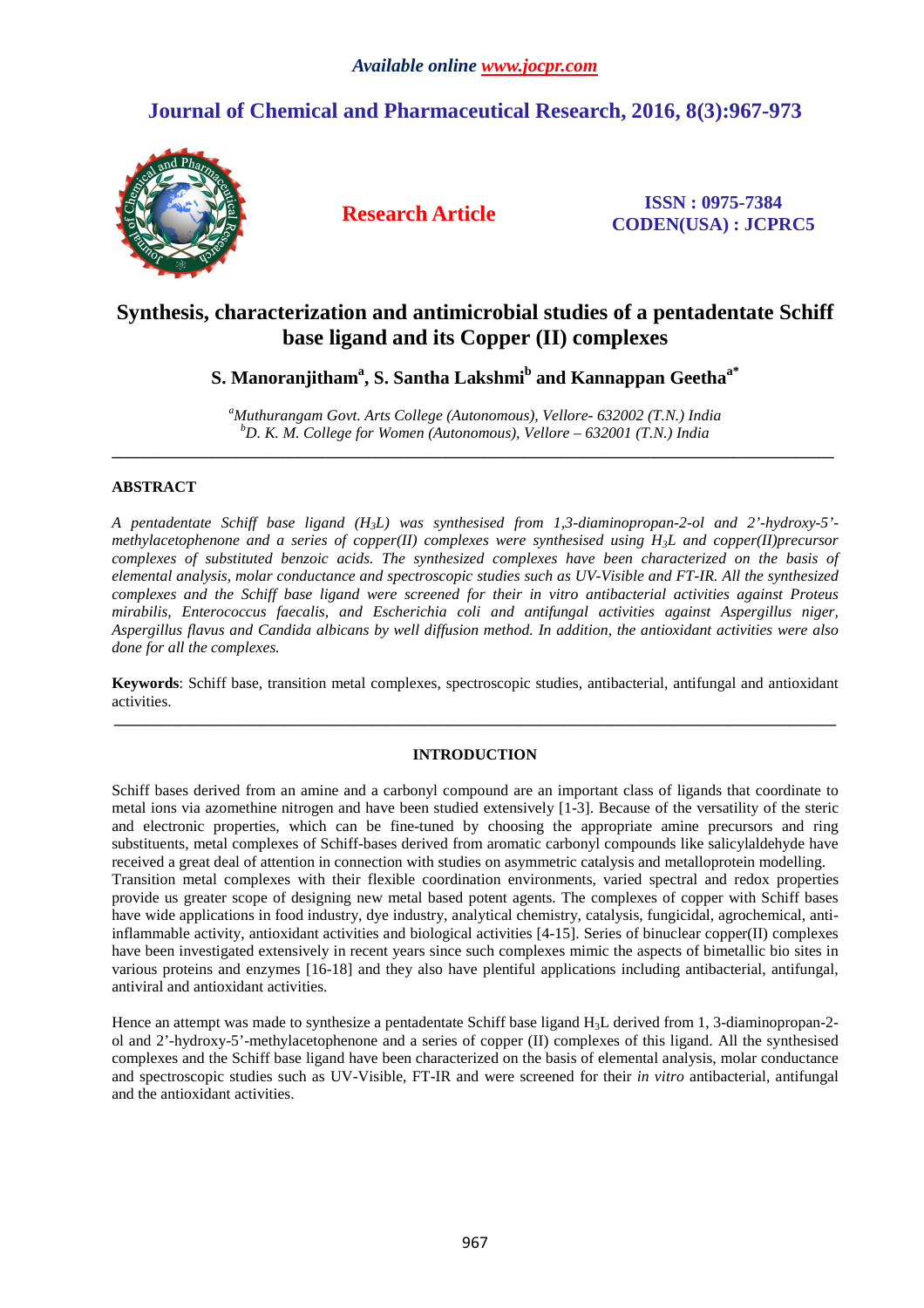## **EXPERIMENTAL SECTION**

\_\_\_\_\_\_\_\_\_\_\_\_\_\_\_\_\_\_\_\_\_\_\_\_\_\_\_\_\_\_\_\_\_\_\_\_\_\_\_\_\_\_\_\_\_\_\_\_\_\_\_\_\_\_\_\_\_\_\_\_\_\_\_\_\_\_\_\_\_\_\_\_\_\_\_\_\_\_

#### **Materials and physical measurements**

All the reagents and chemicals were procured from commercial sources and were used without purification. 1,3 diaminopropan-2-ol and 2'-hydroxy-5'-methylacetophenone were purchased from Sigma Aldrich, and all the other chemicals were purchased from S.D. fine Chemicals, Mumbai. Molar conductance of the complexes were measured in DMF ( $10^{-3}$  M) solution using a Guna digital conductivity meter. <sup>1</sup>H NMR spectra of the Schiff base was recorded on a Jeol WM 500 FT MHz NMR instrument using MeOD as solvent and TMS as internal reference. FT-IR spectra of the ligand and the solid complexes were recorded using KBr pellet in the region of 4000-400 cm<sup>-1</sup> on Schimadzu FT-IR spectrophotometer. Electronic absorption spectra of the ligand and the complexes in DMF were recorded in the region 200-800 nm using a Systronics double beam UV-Visible spectrophotometer-2202.

#### **Synthesis of Schiff base ligand**

Schiff base ligand  $(H<sub>3</sub>L)$  was synthesized by the reaction between 1, 3- diaminopropan-2-ol (1 mmol) and 2'hydroxy-5'-methylacetophenone (2 mmol) in 20mL of ethanol. The mixture was stirred for 3 hours at room temperature. The pale yellow colour ligand was obtained. It was filtered washed with ethanol and dried.

## **Synthesis of precursor complexes**

The precursor complexes were synthesized from CuSO<sub>4</sub>·5H<sub>2</sub>O and HOOCC<sub>6</sub>H<sub>4</sub>-p-X (where X = H, Cl, OH, NH<sub>2</sub>, NO2). NaOH (2 mmol) was added to 20mL of ethanolic solution of appropriate substituted benzoic acid (2 mmol) and stirred for 30 min at room temperature. Then 5 mL of an aqueous solution of CuSO<sub>4</sub>·5H<sub>2</sub>O (1mmol) was added to the mixture, and stirred for another 30 min at room temperature. The resultant product was filtered, washed with ethanol and dried.

### **Synthesis of copper(II) complexes**

An ethanolic solution of the Schiff base ligand (1 mmol) was treated with aqueous NaOH (3 mmol). To this solution the copper (II) precursor (1 mmol) was added and stirred for 3 hours at room temperature. The green copper(II) complexes obtained were dried.

## **RESULTS AND DISCUSSION**

The Schiff base ligand (Figure 1) was stable at room temperature and soluble in ethyl alcohol and other organic solvents. The <sup>1</sup>H-NMR spectrum of the ligand was recorded in CH<sub>3</sub>OD at 500 MHz spectrometer. The  $\Box$  values for the protons in ppm are given in the Table 1.



**Figure 1**. **Structure of Schiff base ligand**

The signals observed at  $\delta$  3.33 ppm and at  $\delta$  4.61 ppm corresponds to CH<sub>3</sub>OD and solvent water respectively. Since spectrum was recorded in CH<sub>3</sub>OD the OH protons got exchanged and hence were not observed in the spectrum.

| Chemical Shift $\delta$ (ppm) | <b>Multiplicity</b> | Number of protons | <b>Assignment</b>     |
|-------------------------------|---------------------|-------------------|-----------------------|
| 1.92                          | Singlet             | n                 | 12- & 12'-CH          |
| 2.26                          | Singlet             |                   | 13- & 13'-CH          |
| 3.84-3.88                     | Multiplet           |                   | $2 - & 2 - \text{CH}$ |
| 4.30-4.32                     | Multiplet           |                   | $1-CH$                |
| 6.72                          | Doublet             |                   | 7- & 7'-CH            |
| 7.13                          | Doublet             |                   | 8- & 8'-CH            |
| 7.45                          | Multiplet           |                   | 10- & 10'-CH          |

**Table 1. NMR Spectral data of the ligand** 

All the synthesized copper(II) complexes were found to be freely soluble in DMSO, DMF and acetonitrile. The analytical data of the synthesized metal complexes are shown in Table 2.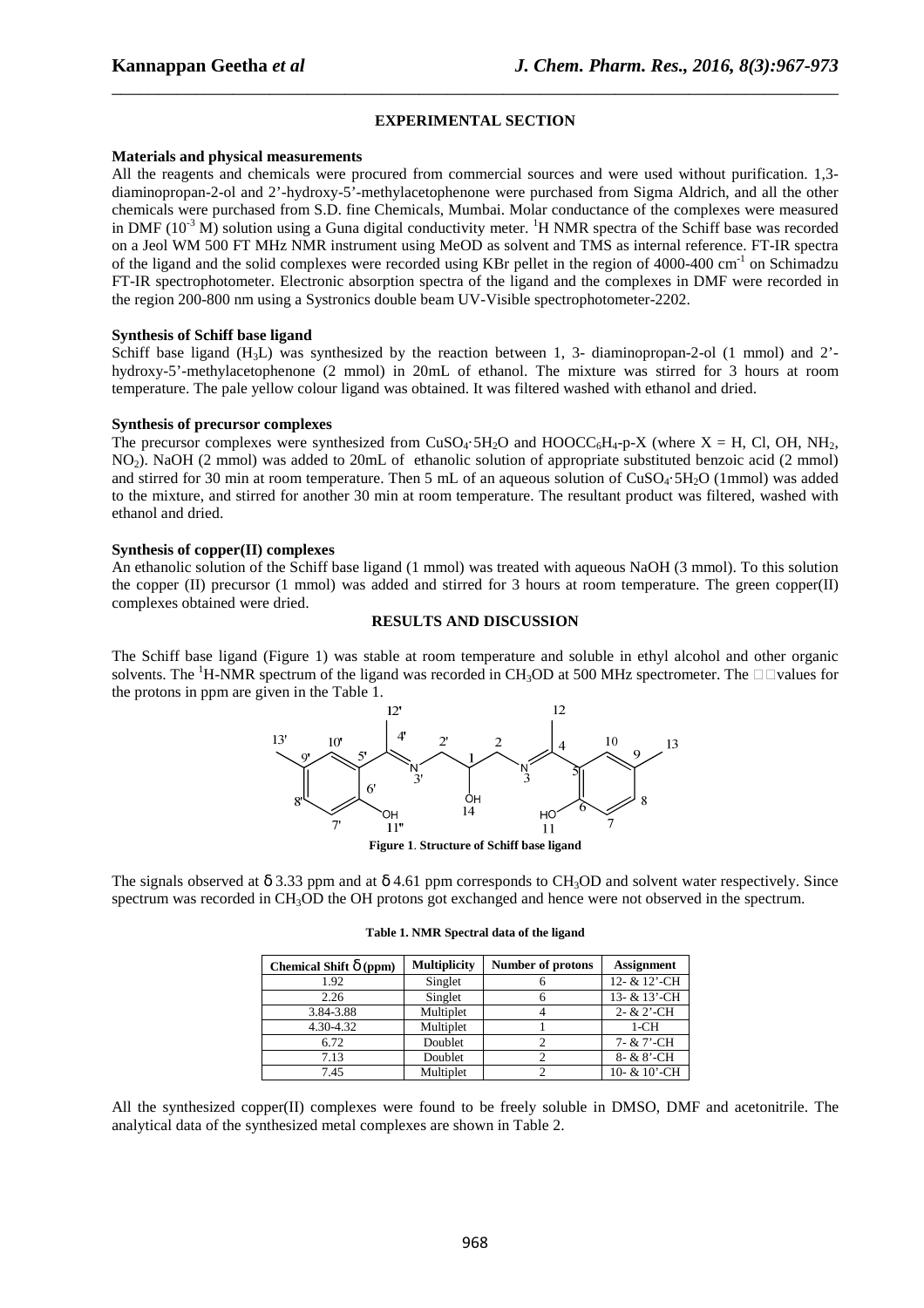|                | <b>Molecular</b>               | Melting point $(^{0}C)$ | <b>Elemental Analyses Found (Calculated)</b> |        |        |
|----------------|--------------------------------|-------------------------|----------------------------------------------|--------|--------|
| Compound       | Formula                        |                         | C                                            | H      | N      |
| $H_3L$         | $C_{21}H_{26}N_{2}O_{3}$       | 185                     | 71.19                                        | 7.28   | 7.79   |
|                |                                |                         | (71.10)                                      | (7.34) | (7.9)  |
| C1             | $C_{28}H_{32}Cu_2N_2O_7$       | 104                     | 52.79                                        | 5.11   | 4.44   |
|                |                                |                         | (52.86)                                      | (5.03) | (4.4)  |
| C <sub>2</sub> | $C_{28}H_{31}Cu_2N_3O_9$       | 180                     | 49.41                                        | 4.48   | 6.21   |
|                |                                |                         | (49.36)                                      | (4.55) | (6.17) |
| C <sub>3</sub> | $C_{28}H_{31}Cu_2N_2O_7Cl$     | >200                    | 50.19                                        | 4.54   | 4.11   |
|                |                                |                         | (50.14)                                      | (4.63) | (4.17) |
| C <sub>4</sub> | $C_{28}H_{33}Cu_2N_3O_7$       | 199                     | 51.58                                        | 5.15   | 6.51   |
|                |                                |                         | (51.64)                                      | (5.07) | (6.46) |
| C <sub>5</sub> | $C_{28}H_{32}Cu_{2}N_{2}O_{8}$ | 86                      | 51.61                                        | 4.89   | 4.28   |
|                |                                |                         | (51.56)                                      | (4.91) | (4.30) |

| Table 2. Analytical data of the metal complexes |
|-------------------------------------------------|

 $C_1 = Cu_2L(C_6H_5COO).2H_2O; C_2 = Cu_2L C_6H_4-p-(NO_2) COO.2H_2O; C_3 = Cu_2L(C_6H_4-p-(Cl) COO).2H_2O$ *C4= Cu2LC6H4-p-(NH2) COO.2H2O; C5=Cu2L C6H4-p- (OH) COO.2H2O* 

The amount of copper in the complexes was estimated by complexometric titration with 0.01M EDTA solution using ammonia solution as the buffer solution and Fast Sulphone Black – F as the indicator. The percentage of copper in all the complexes agrees well with the calculated values that confirms the presence of two copper atoms in the complexes.

The molar conductivity measurement of the complexes showed a lower molar conductivity value of 11 - 17  $\Omega$ - $1$ cm<sup>2</sup>mol<sup>-1</sup> in DMF indicating the non-electrolytic nature of the complexes [19, 20]. The magnetic susceptibility values of the copper (II) complexes were measured at room temperature with Guoy balance and the effective magnetic moment values are given in the Table 3. The magnetic moment values lie below the spin only value of 1.73 BM and were found to be in the range of 1.43-1.56 BM. This gives an indication of the magnetic interaction between the two copper (II) ions.

#### **Table 3. Molar conductance and magnetic moment of the Cu(II) complexes**

| Compound | <b>Molar Conductance</b><br>$\Omega$ - <sup>1</sup> cm <sup>2</sup> mol <sup>-1</sup> | <b>Magnetic moment</b><br>BM/Cu |
|----------|---------------------------------------------------------------------------------------|---------------------------------|
|          |                                                                                       | 1.56                            |
|          |                                                                                       | 1.43                            |
|          |                                                                                       | 1.50                            |
|          |                                                                                       | 1.48                            |
|          |                                                                                       | 1 43                            |

## **UV-Visible Spectroscopy**

The band appeared in UV-Visible spectrum of the ligand at 269 nm is associated with  $\pi \rightarrow \pi^*$  transition of benzene ring and it shifted to 279-282 nm in the copper (II) complexes. The band at 324 nm is due to  $\pi \rightarrow \pi^*$  transition of azomethine group and it shifted to 334-358 nm in the copper (II) complexes and the band at 346 nm of the ligand due to the n→π\* transition corresponds to imine moiety. The broad peak appeared at 610 -644 nm corresponds to dd transition of Cu (II) ion in the complexes. The UV-Visible spectral data are given in the Table 4.

|  |  |  | Table 4. UV-Visible Spectral data |  |
|--|--|--|-----------------------------------|--|
|--|--|--|-----------------------------------|--|

| Compound       | $\pi \rightarrow \pi^*(nm)$ | $n\rightarrow \pi^*$ (nm) | $d-d$ (nm) |
|----------------|-----------------------------|---------------------------|------------|
| $H_3L$         | 269, 324                    | 346                       |            |
| C <sub>1</sub> | 279.344                     | 387                       | 639        |
| C <sub>2</sub> | 282, 334                    | 387                       | 620        |
| C <sub>3</sub> | 279.358                     | 387                       | 624        |
| C <sub>4</sub> | 282, 339                    | 387                       | 644        |
| C <sub>5</sub> | 282, 358                    | 387                       | 610        |

## **FT-IR Spectra**

The FT-IR spectral data of the compounds are given in the Table 5. The FT-IR spectra of the complexes when compared with that of the free ligand indicates the formation of complexes. Certain vibrational bands of the free ligands and their complexes, useful for determining the mode of coordination of the ligands, are given in Table 5. In general, they show intense bands between  $1586-1603$  cm<sup>-1</sup> that corresponding to the imine (C=N) stretching vibrations. Vibrational frequency of the C=N group of the ligand at  $1614 \text{ cm}^{-1}$  is lowered by  $11-28 \text{ cm}^{-1}$  in the metal complexes, indicating coordination through the imine nitrogen [21-23].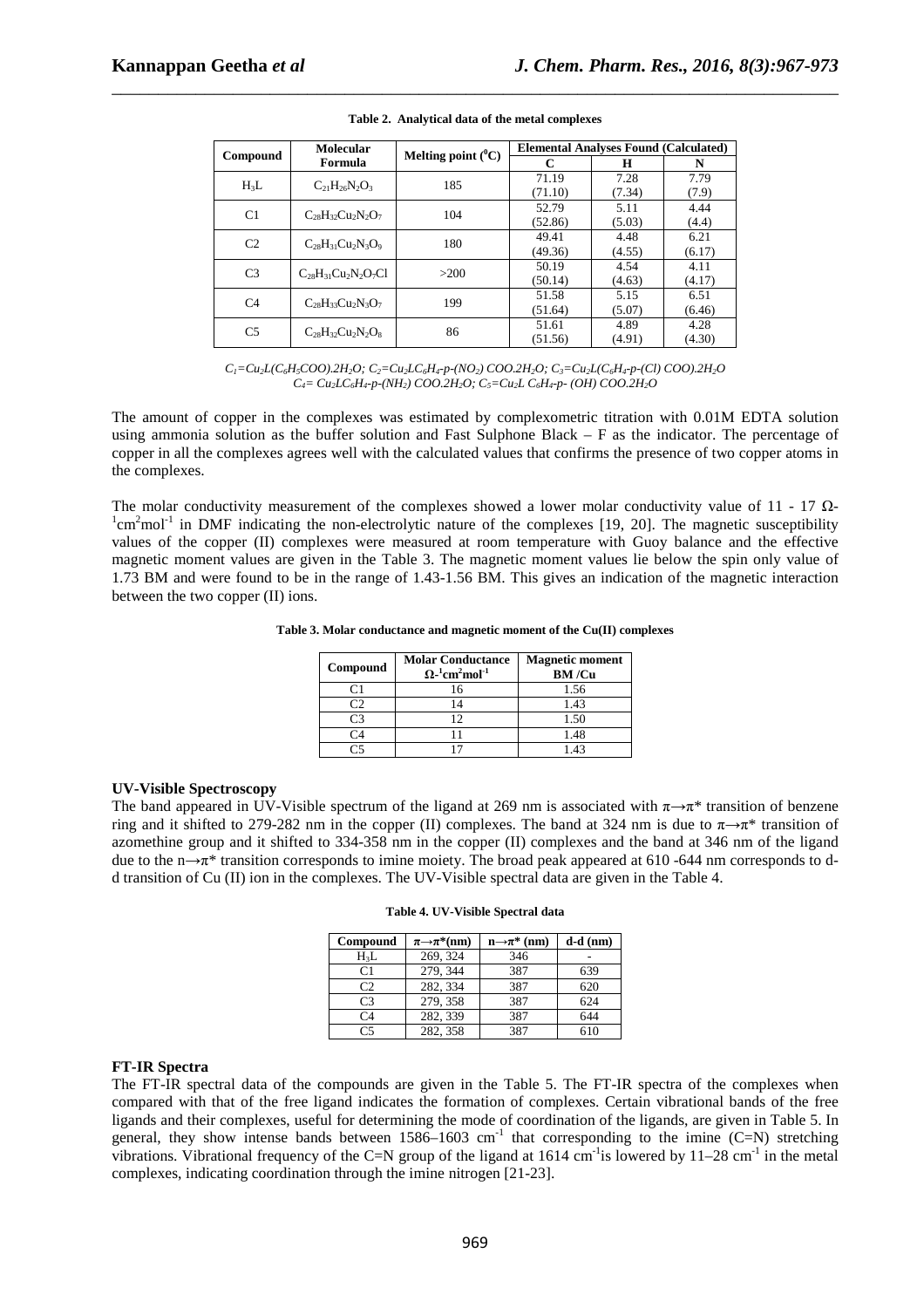The FTIR spectrum of free ligand shows characteristic band at  $3394 \text{ cm}^{-1}$ , assignable to the OH group which disappears in the metal complexes, indicating de-protonation of the OH group upon binding with metal ions. The appearance of the broad band between  $3414 - 3446$  cm<sup>-1</sup>suggests the presence of co-ordinated water in Cu(II) complexes. For the complex  $H_3L$  the band at 3381 cm<sup>-1</sup>is assigned to the OH group in the benzene ring. The FTIR spectra of the complexes show new bands in the 436–511 cm<sup>-1</sup>and 525–599 cm<sup>-1</sup>region, corresponding to  $v(M-O)$ and ν(M–N) vibrations, respectively. The azomethine stretching frequencies of the free ligands were found to be decreased in the complexes indicating the participation of the azomethine nitrogen coordinating with metal ion.

\_\_\_\_\_\_\_\_\_\_\_\_\_\_\_\_\_\_\_\_\_\_\_\_\_\_\_\_\_\_\_\_\_\_\_\_\_\_\_\_\_\_\_\_\_\_\_\_\_\_\_\_\_\_\_\_\_\_\_\_\_\_\_\_\_\_\_\_\_\_\_\_\_\_\_\_\_\_

| <b>Compound</b> | $\upsilon$ (O-H) | $C=N$ | $N-H$                    | $C-O$ |     |       | $Cu-N$<br>$Cu-O$ |      | v(COO)                 |  |
|-----------------|------------------|-------|--------------------------|-------|-----|-------|------------------|------|------------------------|--|
|                 |                  |       |                          |       |     | (v s) |                  |      | $\Delta v =$ [vas -vs] |  |
| $H_3L$          | 3394             | 1614  | $\overline{\phantom{a}}$ | 303   | ۰   | ۰     |                  | -    | ۰                      |  |
| C <sub>1</sub>  | 3426             | 1602  |                          | 1225  | 472 | 561   | 1553             | 1398 | 155                    |  |
| C2              | 3446             | 1586  |                          | 1225  | 511 | 599   | 1537             | 1390 | 147                    |  |
| C3              | 3441             | 1602  |                          | 221   | 469 | 525   | 1543             | 1400 | 143                    |  |
| C <sub>4</sub>  | 3414             | 1603  | 3327                     | 223   | 436 | 530   | 1518             | 1391 | 127                    |  |
| C <sub>5</sub>  | 3381             | 1603  |                          | 1252  | 499 | 548   | 1537             | 1389 | 148                    |  |

**Table 5. FTIR absorption bands of the Schiff base metal complexes in cm-1**

The bands observed at 1518-1553 cm<sup>-1</sup> and 1389-1400 cm<sup>-1</sup>, corresponds to vas(COO-) and vs(COO-), respectively. The value of  $\Delta v$  ( $\Delta v = \Delta v$ as- $\Delta v$ s) ranging from 127-155 cm<sup>-1</sup> which is lower than that of the free carboxylate anion (190 cm-1) confirmed a bidentate coordination nature of the carboxylate group present in the complexes [24,25].

Based on the physico-chemical and spectral studies the proposed structure of the complexes is given as in Figure 2.



**Figure 2. Proposed structure of Schiff base Cu(II) complexes**   $X = H$ *, NO*<sub>2</sub>*, Cl, NH*<sub>2</sub>*, OH* 

## **Antibacterial Assay**

Metal ion plays a vital role in a number of different biological processes [26,27]. The interaction of these ions with binuclear Schiff base complexes is of great interest. The Schiff base ligand and the five metal complexes produced different inhibition zones against the tested bacterial species *Proteus mirabilis, Escherichia coli* and *Enterococcus faecalis*. (Table 6).

|  |  |  | <b>Table 6. Antibacterial Activity</b> |
|--|--|--|----------------------------------------|
|--|--|--|----------------------------------------|

| <b>MICROORGANISMS</b> | Control | H <sub>1</sub> |  |  | Ciprofloxacin (5mcg) |
|-----------------------|---------|----------------|--|--|----------------------|
| Proteus mirabilis     | ۰       |                |  |  |                      |
| Escherichia coli      |         |                |  |  |                      |
| Enterococcus faecalis |         |                |  |  |                      |

For the bacteria *Proteus mirabilis* the complexation increases the antibacterial activity. The antibacterial activity of Schiff base metal complexes in DMF against bacterial species is shown in Figure 4.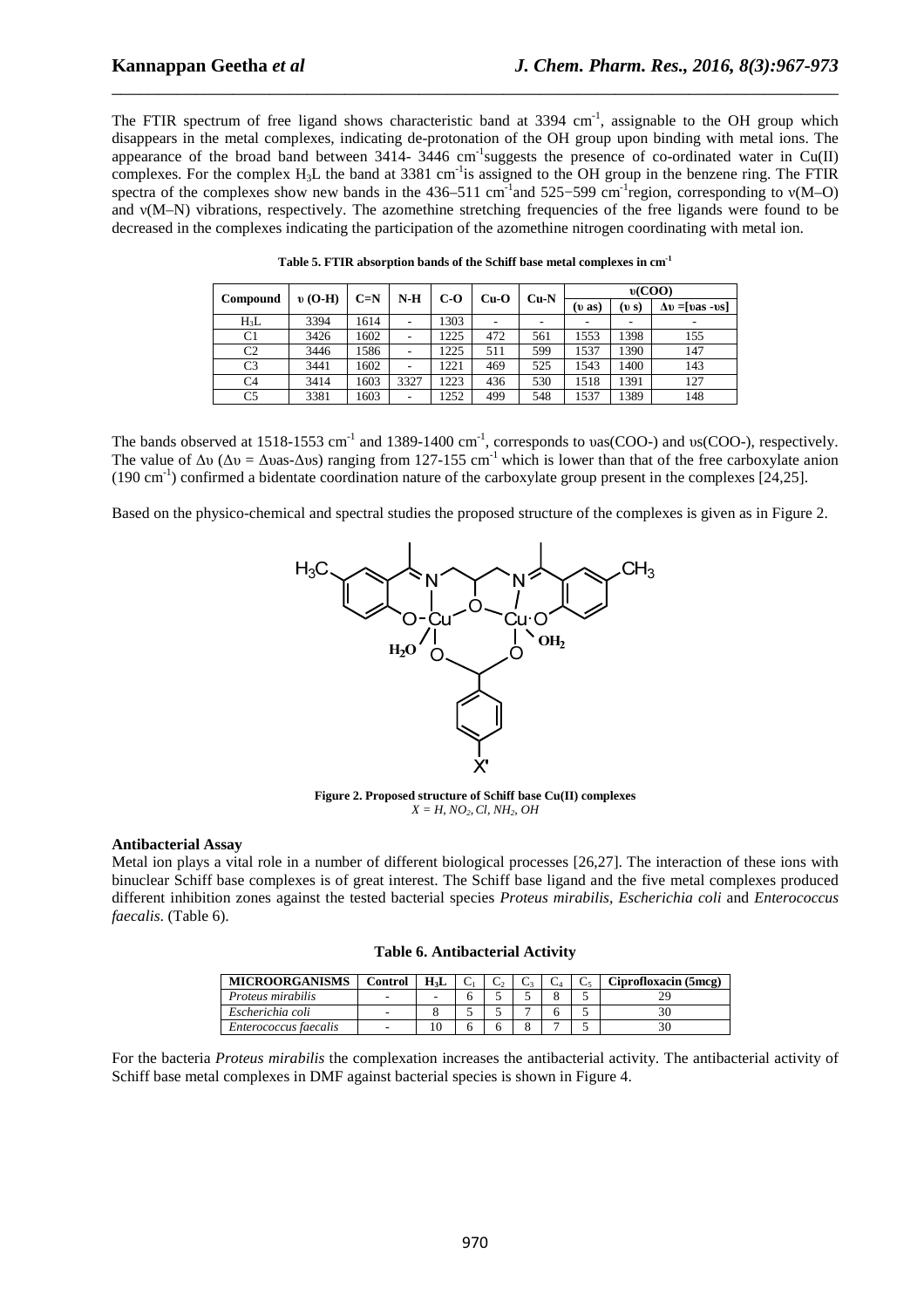

#### **Figure 4. Antibacterial activity**

## **Antifungal Activity**

The Schiff base and their binuclear copper complexes were used for their antimicrobial studies by means of fungi, such as *Aspergillus flavus, Aspergillus niger* and *Candida albicans* (Table 7).

#### **Table 7. Antifungal Activity**

| <b>Microorganisms</b> | <b>Control</b>           | H <sub>3</sub> L |  |   | Amphotericin-B (50 mcg) |
|-----------------------|--------------------------|------------------|--|---|-------------------------|
| Candida albicans      | $\overline{\phantom{a}}$ |                  |  |   |                         |
| Aspergillus niger     | $\overline{\phantom{a}}$ | ۰                |  | - |                         |
| Aspergillus flavus    | $\overline{\phantom{a}}$ |                  |  | - |                         |

For the fungus *Candida albicans* and *Aspergillus niger* the complexes showed a good activity against the fungi whereas for the ligand there is no activity. The complex with chlorine atom substituted in the benzoic acid moiety showed very good activity against all the three fungi. Antifungal activity of ligand and its metal chelates were shown in Fig.5.



**Figure 5. Antifungal activity** 

## **Antioxidant Studies**

The scavenging of DPPH radicals is simple and convenient method which is extensively used to evaluate the antioxidant properties of the Schiff and its metal complexes [28-30]. The DPPH radicals are stable but in the presence of synthesized compounds capable the consuming the stable free radical the radical property is destroyed resulting in a colour change from purple to yellow. It was observed that the Schiff base and their complexes can indeed reduce the concentration of the initial DPPH radical in solution and this is taken as evidence of their antioxidant capabilities. The inhibitory effect on DPPH radical is shown in table 8.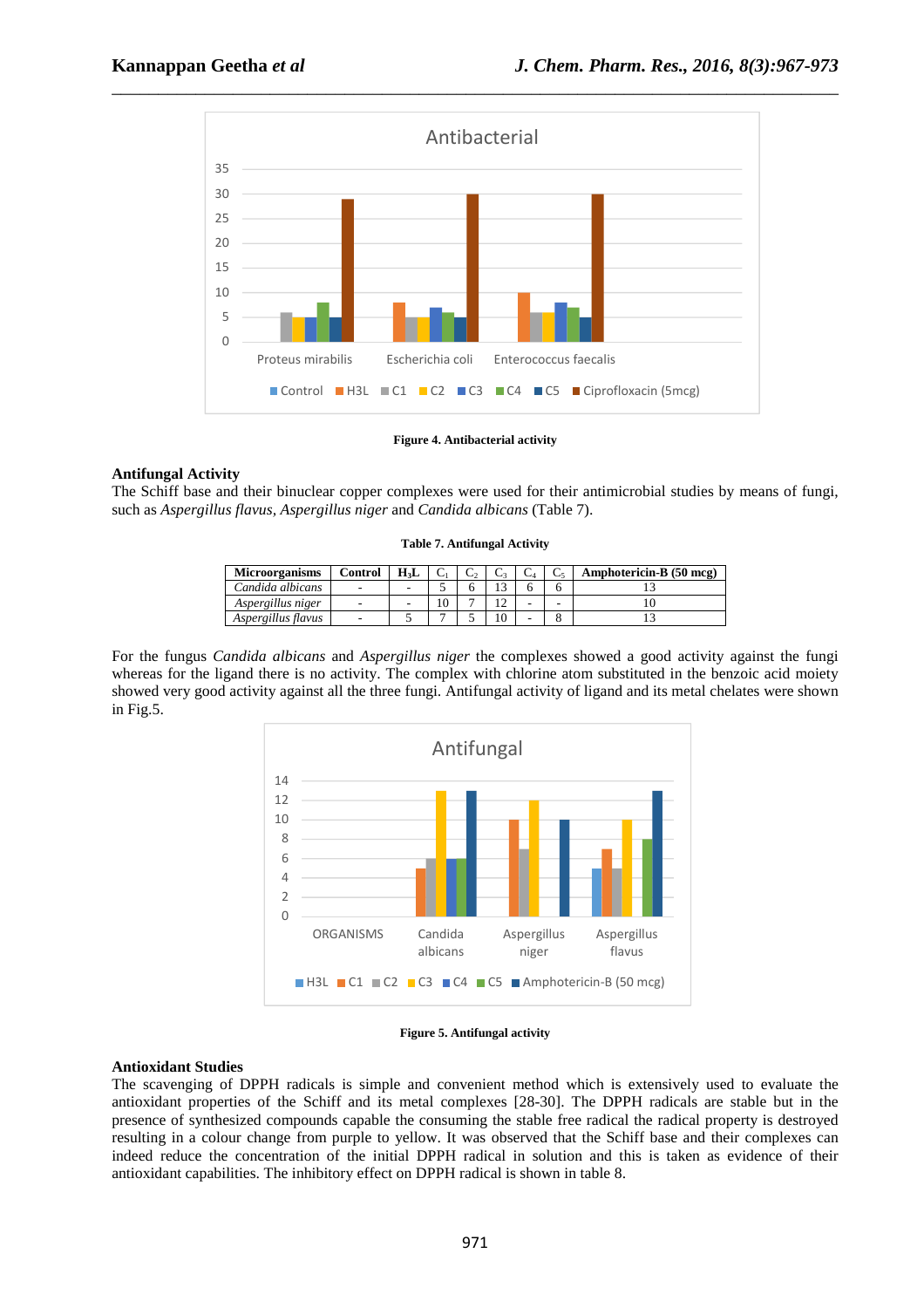$$
\% \text{ inhibition} = \left[1 - \frac{A_{\text{sample}}}{A_{\text{control}}}\right] \times 100
$$

The antioxidant activity of the amino and hydroxyl substituted complexes are comparatively good among all the other complexes.

\_\_\_\_\_\_\_\_\_\_\_\_\_\_\_\_\_\_\_\_\_\_\_\_\_\_\_\_\_\_\_\_\_\_\_\_\_\_\_\_\_\_\_\_\_\_\_\_\_\_\_\_\_\_\_\_\_\_\_\_\_\_\_\_\_\_\_\_\_\_\_\_\_\_\_\_\_\_

**Table 8**

| Compound   | <b>Percentage of inhibition</b> |
|------------|---------------------------------|
| $H_3L$     | 46.70                           |
| Cı         | 36.76                           |
| C,         | 44.85                           |
| $C_{3}$    | 41.54                           |
| $\rm{C_4}$ | 61.76                           |
|            | 53.31                           |

## **CONCLUSION**

In the present study a pentadentate Schiff base ligand was synthesised and was characterised by NMR, UV-Visible and FT-IR Spectroscopic techniques. The formation of azomethine linkage was confirmed by FT-IR Spectroscopy. A series of binuclear copper(II) complexes have been synthesized and characterized by various physico-chemical and spectral analyses. The molar conductance of all the complexes suggested their nonelectrolytic nature. The coordinating mode of the donor atoms of the ligand was confirmed by FT-IR spectral details. In vitro antimicrobial and antioxidant studies revealed that the hydroxy and amino substituted complexes were found to exhibit good antioxidant property and the chlorine atom substituted complex showed a very good antifungal activity against the fungi under study.

## **REFERENCES**

[1] P. A. Vigato and S. Tamburini, *Coord. Chem. Rev*., **2004,** 248, 1717.

[2] Néstor Novoa; Thierry Roisnel; Paul Hamon, Samia Kahlal; Carolina Manzur; Hoang Minh Ngo; Isabelle Ledoux-Rak; Jean-Yves Saillard; David Carrillo and Jean-René Hamon, *Dalton Trans*., **2015**, 44, 18019-18037. [3] Arash Ghorbani-Choghamarani; Zahra Darvishnejad and Masoomeh Norouzi, *Applied Organometallic Chemistry*, **2015,** 29 (10), 707-711.

[4] O. H. S. Al-Obaidi, *Int. J. Chem. Res*., **2012**, 3(2), 1-5.

[5] S. Santha Lakshmi; S. Syed Tajudeen and Kannappan Geetha*, J. Pharm. Res*., **2011**, 4(5),

[6] 1531-1532.

[7] R. Suganthi; S. S. Lakshmi; K. Geetha and A. A. Rahuman*, J. Pharm. Res*., **2011**,4(12), 4574-4576.

[8] B. Rizwana and S. S. Lakshmi, *Int. J. Chem. Tech. Res*., **2012**,4(1), 464-473.

[9] R. Prabu; A. Vijayaraj; R. Suresh; L. Jagadish; V. Kaviyarasan and V. Narayanan, *Bull. Korean Chem. Soc.,* **2011**,32(5), 1669-1678.

[10]S. Zhang; Y. Zhu; C. Tu, H. Wei; Z. Yang; L. Lin; J. Ding; J. Zhang and Z. Guo, *J.Inorg. Biochem*., **2004,** 98, 2099-2106.

[11]B. Jing; L. Li; J. Dong; Ji. Li and T. Xu, *Transition Met Chem*., **2011**,36, 565-571.

[12]J. Ziegler, T. Schuerle, L. Pasierb, C. Kelly, A. Elamin, K. A. Cole and D. W. Wright, *Inorg. Chem*., 7, 39(16**)**, 3731-3733 (**2000**).

[13]O. P. Anderson, A. L. Cour, M. Findeisen, L. Hennig, O. Simonsen, L. Taylor and H.Toftlund*, J. Chem. Soc., Dalton Trans.,* 1, 111-120 (**1997**).

[14]J.-S. Bae and H. S. Freeman, *Dyes and Pigments*, 73, 126-132 (**2007**).

[15]J. García-Álvarez, J. Díez and J. Gimeno, *Green Chem*., 12, 2127-2130 (**2010**).

[16]J. M. Tranquada, B. J. Sternlieb, J. D. Axe, Y. Nakamura and S. Uchida, *Nature*, 375 (**1995**).

[17] 561-563J. M. Gemi, C. Biles, J. B. Keiser, S. M. Poppe, S. M. Swaney, W. G. Tarapley, D. L. Romeso and Y. Yage, *J. Med. Chem*., 43, 1034 (**2004**).

[18]K. D. Karlin; Z. Tyeklar , Bioinorganic Chemistry of Copper, Chapman and Hall, New York **1993**.

[19]L. Q. Jun, A. E. True, *Prog. Inorg. Chem.,* **1990**,38, 97.

[20]K Robert Boggess; A David Zatko, *J. Chem. Edn*., **1975**,52(10), 649 – 665.

[21]WJ Geary, *Coord. Chem. Rev*., **1971**,7, 81-22.

[22] Angel Garcia-Raso; J Juan Fiol; Adela Lopez-Zafra; A Jose Castro; Araceli Cabrero; Ignasi Mata; EliesMolins, Polyhedron., **2003**,22, 403-409.

[23]K Shankar; M Ashok; P Muralidhar Reddy; R Rohini; V Ravindar, *Int. J. Chemtech Res*., **2009**, 3, 777-783.